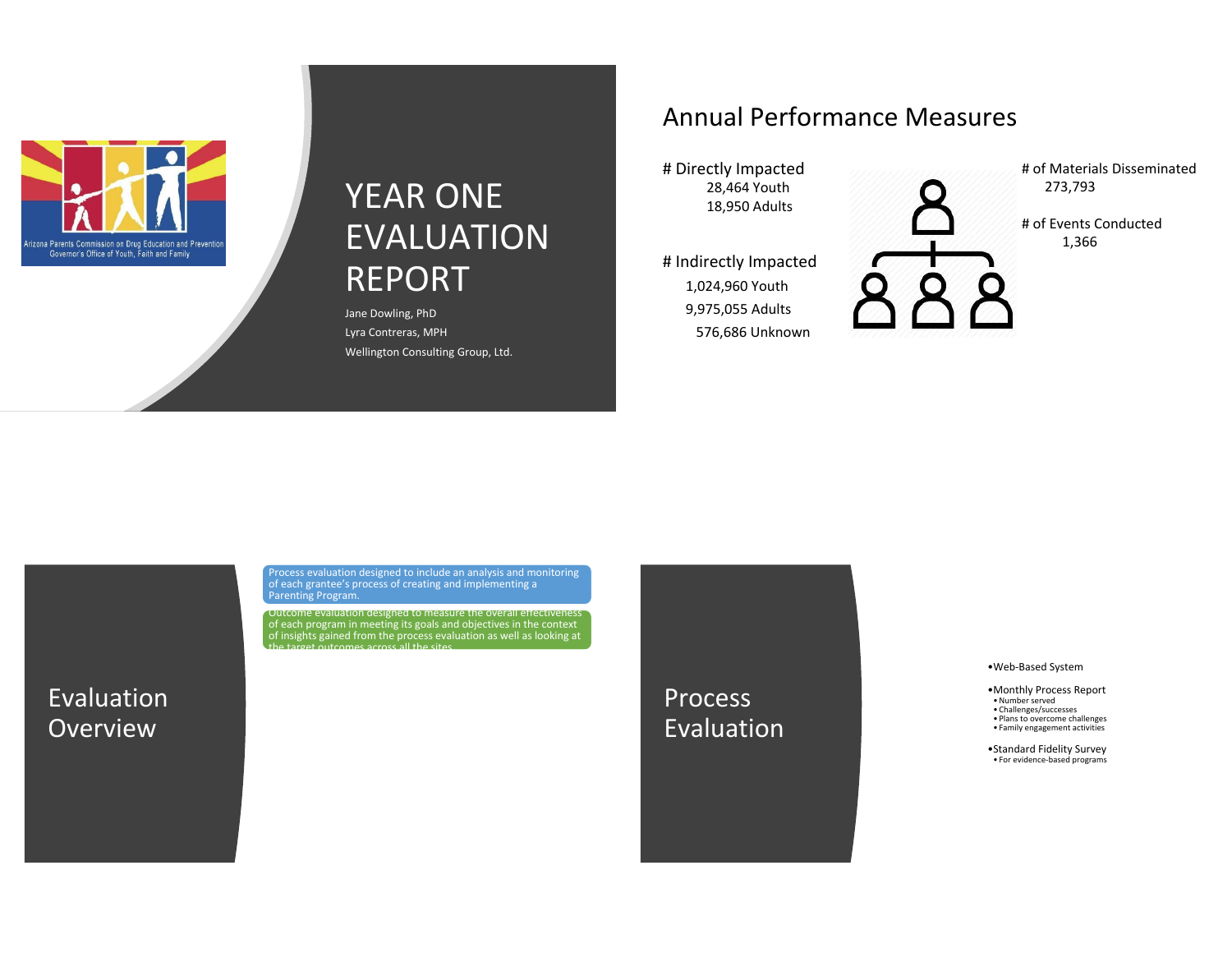

| <b>Influencing Factors</b>             | <b>Challenges</b> |                | <b>Successes</b> |                |
|----------------------------------------|-------------------|----------------|------------------|----------------|
|                                        | # of Comments     | # of Agencies  | # of Comments    | # of Agencies  |
| COVID                                  | 106               | 27             | 0                | 0              |
| Recruitment                            | 31                | 14             | 35               | 17             |
| Staffing                               | 22                | 12             | $\overline{2}$   | $\overline{2}$ |
| Collaboration                          | 10                | 10             | 29               | 15             |
| Scheduling                             | 14                | 10             | 3                | $\overline{2}$ |
| Retention                              | 7                 | 6              | $\overline{2}$   | $\overline{2}$ |
| Program site change                    | 4                 | 4              | $\mathbf 0$      | 0              |
| Lack of funding for incentives         | 4                 | 4              | $\mathbf 0$      | 0              |
| Adverse events                         | 3                 | 3              | $\Omega$         | 0              |
| Program resources                      | 7                 | 3              | 10               | 7              |
| Programming issues                     | $\overline{2}$    | $\overline{2}$ | 0                | 0              |
| Communication with faculty             | 1                 | $\mathbf{1}$   | 0                | 0              |
| Budget / Administration                | 5                 | $\mathbf{1}$   | 1                | $\mathbf{1}$   |
| Internal prevention team meetings      | $\Omega$          | $\Omega$       | 9                | 6              |
| Professional development opportunities | $\Omega$          | $\Omega$       | 9                | 8              |

Risk Factors influencing Parenting Program

|                                                  | % of Total      |
|--------------------------------------------------|-----------------|
| <b>Risk Factor</b>                               | <b>Agencies</b> |
| <b>Poor Parent/Youth Communication</b>           | 67%             |
| <b>Family Conflict</b>                           | 63%             |
| <b>Poor Family Management</b>                    | 52%             |
| Youth Attitudes Favorable to Drug Use            | 48%             |
| <b>Parent Attitudes Favorable to Drug Use</b>    | 44%             |
| Perceived Risk of Drug use                       | 44%             |
| <b>Lack of Family Cohesion</b>                   | 44%             |
| Knowledge of Risk/Harm of Youth Substance<br>Use | 41%             |
| Lack of Family Attachment / Involvement          | 33%             |
| <b>Family Stress</b>                             | 22%             |
| Knowledge of Trauma and Substance Abuse          | 11%             |

Process Cross Site: Area Served

- 10 Arizona counties and the Navajo Nation
- 37% Maricopa County
- 30% Pima County
- Remaining across other 8 counties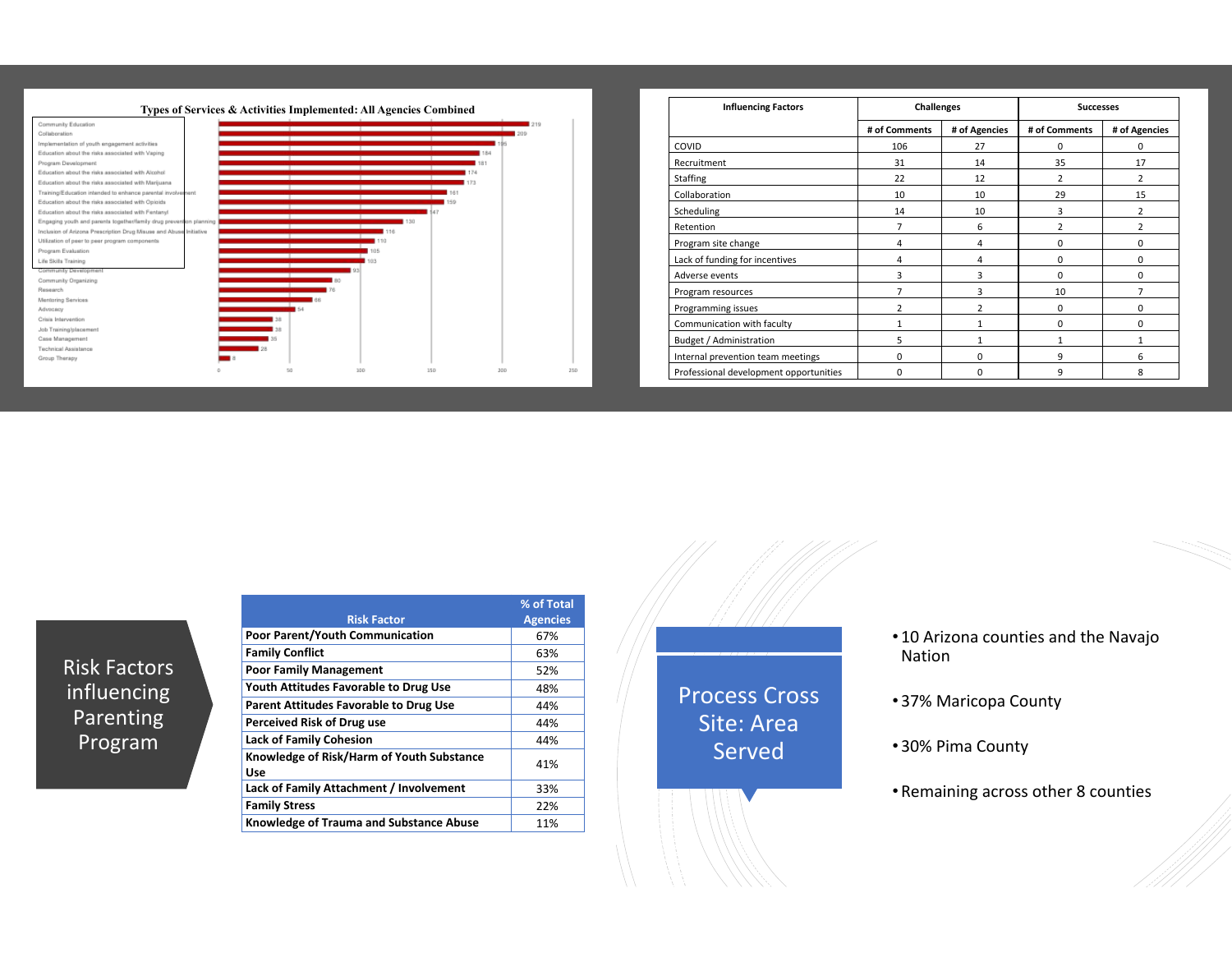

- Common outreach and recruitment
- Type of collaboration with agencies/entities

Other Cross Site Areas

- Type of Trauma Informed Care approaches implemented
- Type of workforce development activities implemented

## **Types of Workforce Development by Number of Agencies and Number of Trainings**

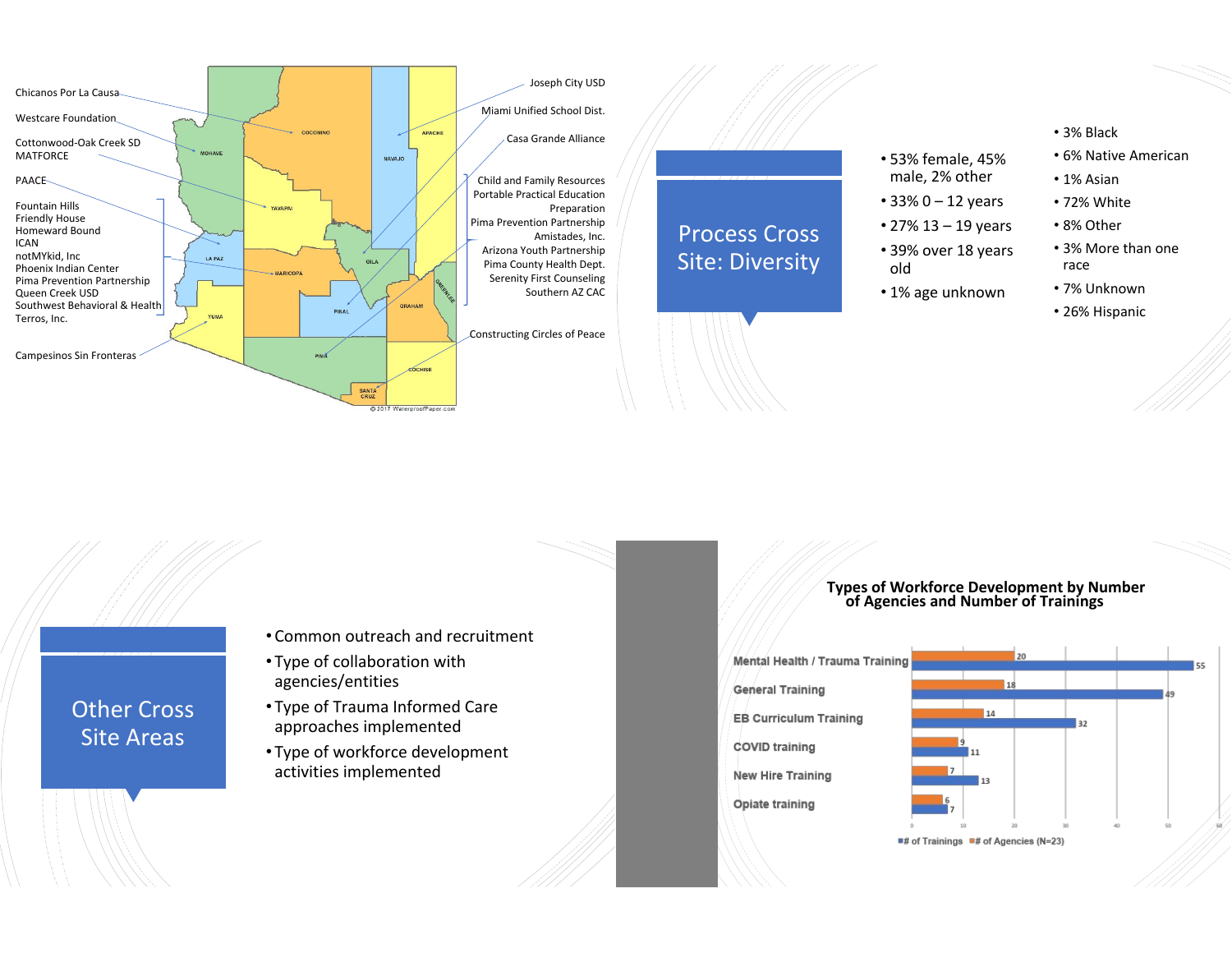### Outcome Evaluation



Quarterly Reports

Annual Individual Reports

Annual Aggregate Report

*What impact do the evidencebased Parent Programs have on family management skills, family cohesion, and family conflict?*

**gure 8: Adult Perc** 



**MMet or Exceeded MNot Met MNo Surveys** 

 $6A<sub>0</sub>$ 

63%

Youth Engagement Activities: Perception of Family Cohesion & Family Involvement



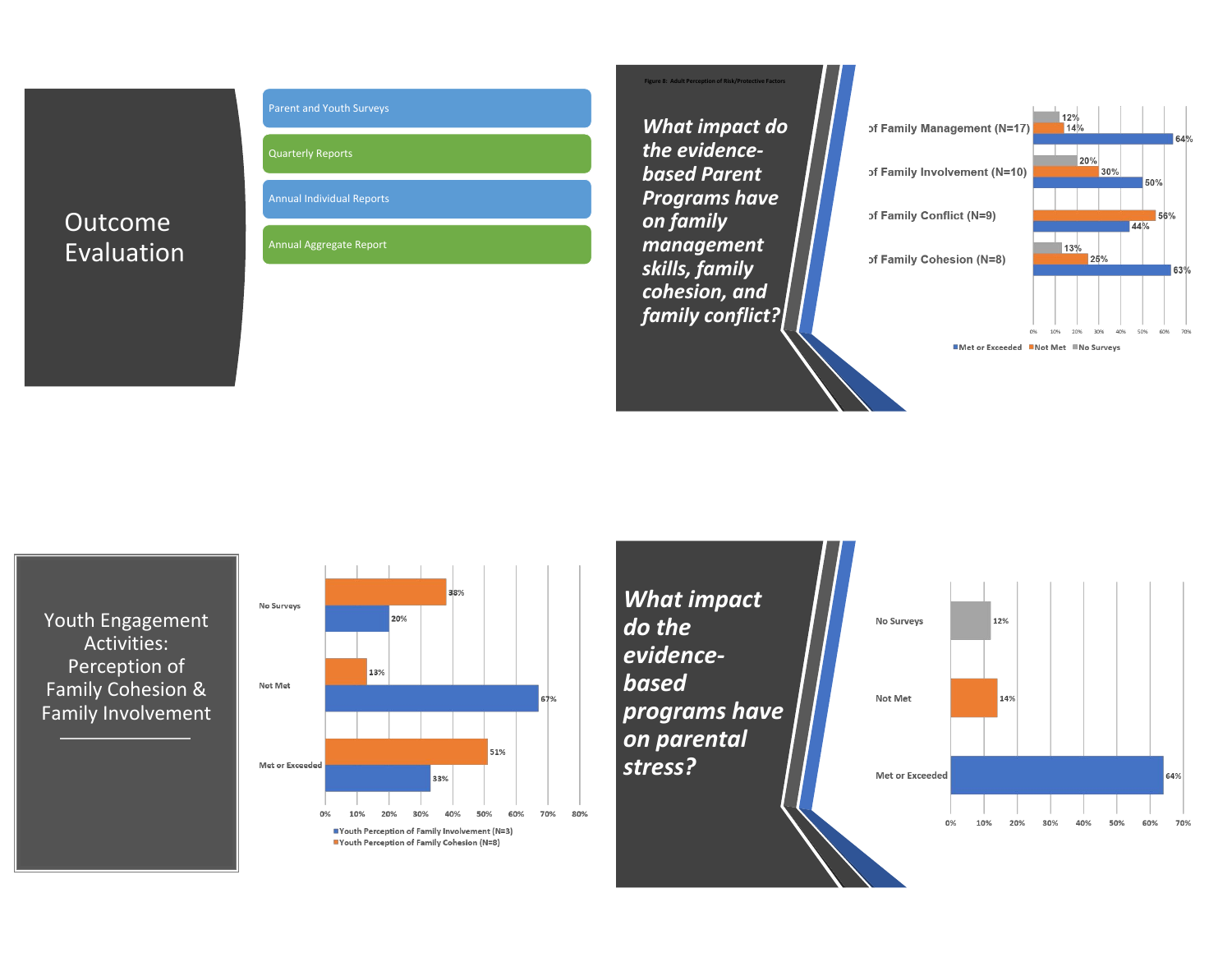### Parent comments…

- ∙ Has allowed me to accept and handle a lot of my children's behavior just by understanding these are actual phases children go through
- ∙ Has helped me a great deal how to handle situations and how to and how not to speak to my children.
- ∙ How to determine/accept my role in the path my child took
- ∙ I feel capable of handling so much more and less stressed about parenting my children.
- ∙ I get along much better with my daughter
- ∙ I have slowed down on my yelling woohoo! And I notice that I am not so stressed out as much. I will only get better at this :) Thank you!
- ∙ I realized that I need to do more for my son as he deals with stress, anxiety, parents divorcing, chronic health, newly diagnosed by ADHD. Counseling is already started. A parent support group would be great. Looking forward to hearing about verbal de-escalation!!
- ∙ I will not control my son; like I have, I will trust him more.
- ∙ It has given me the confidence that I am doing things right so far
- ∙ It has taken a lot of stress away and enable me to just be a parent.
- ∙ It helped me a lot to know that my children bothered or angered me ... and it also helped me a lot to ask their forgiveness ... we talk and we will try to do this dynamic more often.
- ∙ This class helped me to reflect on how I am as a mother and how doing various things can affect my children emotionally and how they will be like parents. I have noticed that my relationship has changed to 10 best with my children as I have changed my discipline tactics.
- ∙ This was really an answer to what I was struggling with lately. Thanks so much
- ∙ When I arrived and with the first classes, it has helped me with my independent therapy to heal my trauma of adolescence and today I feel much healthier and prepared to lead family life

*What impact do the evidence-based programs have on parental/ youth perception of the serious risk and health problems of alcohol and substance use?*



■Youth Perception of Risk/Harm of Substance Use (N=21) Adult Perception of Risk/Harm of Youth Substance Use (N=14)

*What impact do the evidence-based programs have on parental/youth attitudes towards underage drinking, binge drinking, and illegal drug use?*



*What impact do the evidence-based/ evidence informed programs have on parent child communication about alcohol and drug use?*

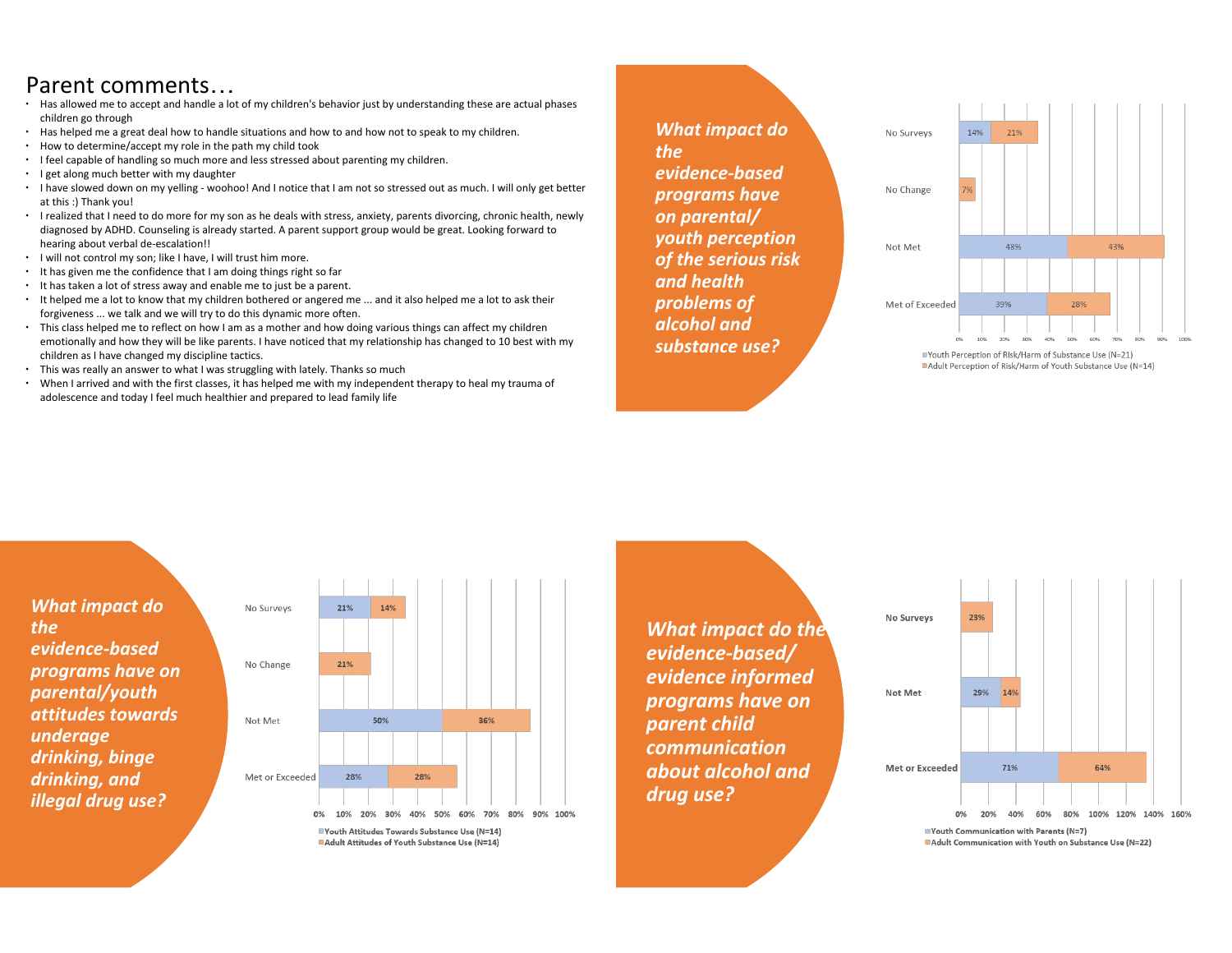### Parent Comments on Parent-Child Communication...

- ∙ Communicating with my kid. Though we have a lot in common, we have a hard time talking about life
- ∙ Excellent communication with my daughter, as an example, how she is at school, having her room tidy, conversation between mother and daughter
- ∙ Have more communication with my grandchildren how to speak to them to understand them better and give them responsibility in the house.
- ∙ Helped me find ways to really talk and understand my child and also consequences.
- ∙ I feel more confident in the way I communicate with my kids and I know this past 8 weeks has improved my relationship with my son.
- ∙ I have better communication with my son and husband
- ∙ It has helped me on becoming aware of the child's point view to remember that communication is a very important key for improving our child-parent relationship.
- ∙ Opened up conversation. It was informative. Helpful to not feel alone in this.
- ∙ This program helped us a lot to learn how to talk with our children about the danger of drugs and alcohol
- ∙ Trying to use it every day. Opened my eyes to how I communicate with my child (and spouse!). Am trying to react in a calmer way to situations.
- ∙ We are having more communication more patience
- ∙ Well, I learned many things that helped me for my children and to apply them to improve coexistence and education and family communication

*What impact do the evidence-based/ evidence informed programs have on parent/youth awareness and knowledge of the risks/harms of youth substance use?* 



### Summary of Outcome Results

| <b>OUTCOMES</b>                                   |      | <b>Target Outcome</b> |  |
|---------------------------------------------------|------|-----------------------|--|
|                                                   | Met  | <b>Not Met</b>        |  |
| Family management (N=17)                          | 64%  | 14%                   |  |
| Family involvement (N=10)                         | 50%  | 30%                   |  |
| Family conflict (N=9)                             | 44%  | 56%                   |  |
| Family cohesion (N=8)                             | 63%  | 25%                   |  |
| Parental stress (N=9)                             | 64%  | 14%                   |  |
| Parent perception of risk/harm (N=14)             | 28%  | 43%                   |  |
| Parent attitude toward youth substance use (N=14) | 28%  | 36%                   |  |
| Parent child-communication (N=22)                 | 64%  | 14%                   |  |
| Parent knowledge of substance use (N=19)          | 90%  | 5%                    |  |
| Parent knowledge of risk of trauma (N=5)          | 100% | 0%                    |  |

### Program Satisfaction

| How would you rate the way the class was conducted?               |      |
|-------------------------------------------------------------------|------|
| The opportunity to exchange ideas                                 | 4.76 |
| The opportunity to ask questions during the class                 | 4.80 |
| The materials provided during the class                           | 4.79 |
| The knowledge and experience of the group leaders/facilitators    |      |
| The skills of the group leaders/facilitators to conduct the class |      |
| <b>Aggregate Average</b>                                          | 4.81 |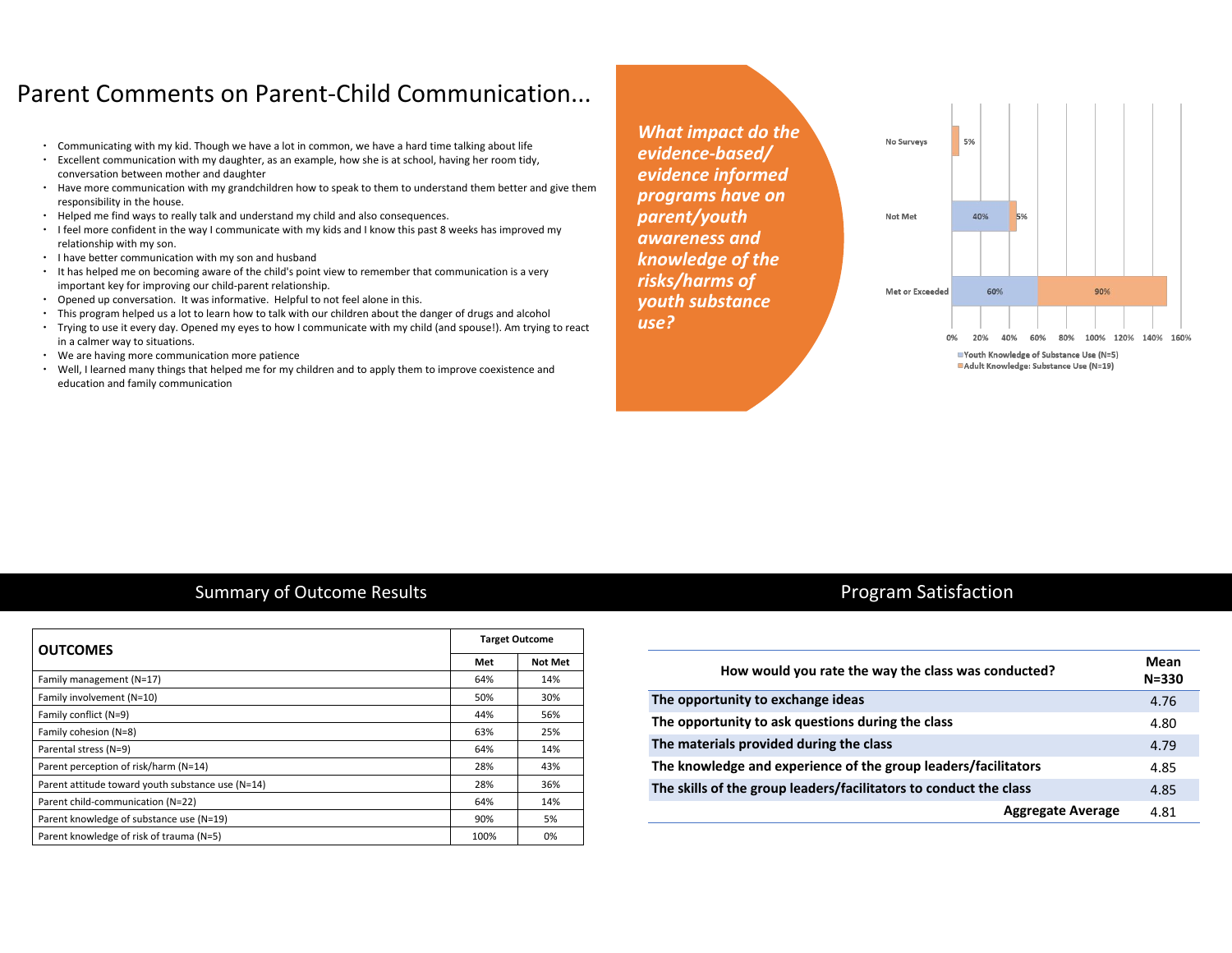### Parent Comments: Support Needs

### Parent Comments: Suggestions

![](_page_6_Figure_2.jpeg)

the

13% indicated a need for additional **materials,** auggestions topics, indicated hands on the need experience, for **more**  Another **Albrees or fronton and qlasses**or **argrés**an **Extensive from he** and more **MORE programs**e **more than the time than the set of the set of the set of the set of the set of the set of the set of the set of the set of the set of the set of the set of the set of the set of the set of the set of the set of the set of pleys from Archiertime**t **diadens** suggestions

examples

regarding

### Recommendations

- Highly recommend that the grantees work with the vendors of their evidence-based programs to determine whether or not the curricula are adaptable to a virtual learning environment.
- Further recommend that a "community of practice" for e-learning be established that will allow grantees using virtual platforms to:
	- Share knowledge and effective practices
	- Develop informal networks and mutually helpful relationships among grantees using the same evidence-based curricula
	- Identify problems and seek solutions to problems shared by grantees
	- Provide opportunities to explore and innovate

#### presentatio Recommendations Continued... participatio

- Staffing issues were mentioned by 12 of the 27 agencies (44%) as a factor influencing program performance. Action plans should be in place for grantees for addressing staff turnover since this appears to be a common issue among the grantees.
- ∙ Retention continues to be a challenge for some programs and was identified by grantees as a common barrier. Grantees should develop action plans with proactive strategies in place for improved retention.
- ∙ Successful recruitment and enrollment into programs were mentioned and the pandemic further hampered in-person recruitment events. Knowing that these are recurrent issues, grantees should develop strategies to address recruitment and enrollment during the pandemic. If a community of practice is established, grantees could also discuss recruitment strategies that have been successful for other agencies.
- ∙ Facilitator notes reveal that often classes were combined into one session on a regular basis. In a few cases, the entire program was condensed to one week or even to a one or two-day seminar. As this impacts the fidelity of the program, approval to condense or combine classes should be approved by the developer and by GOYFF. This is supported by the comments made by parents that they wish the class was longer. A common suggestion made by 21% of the parents was "more time" in class or more classes.
- ∙ Parent comments also continue to request follow-up after the class is over. This is an option that should be considered by the grantees in order to reinforce the work done by the parents in the class. Parents also suggested using social media to provide follow-up. Agencies that are not providing follow-up may want to consider adding this component to their program.